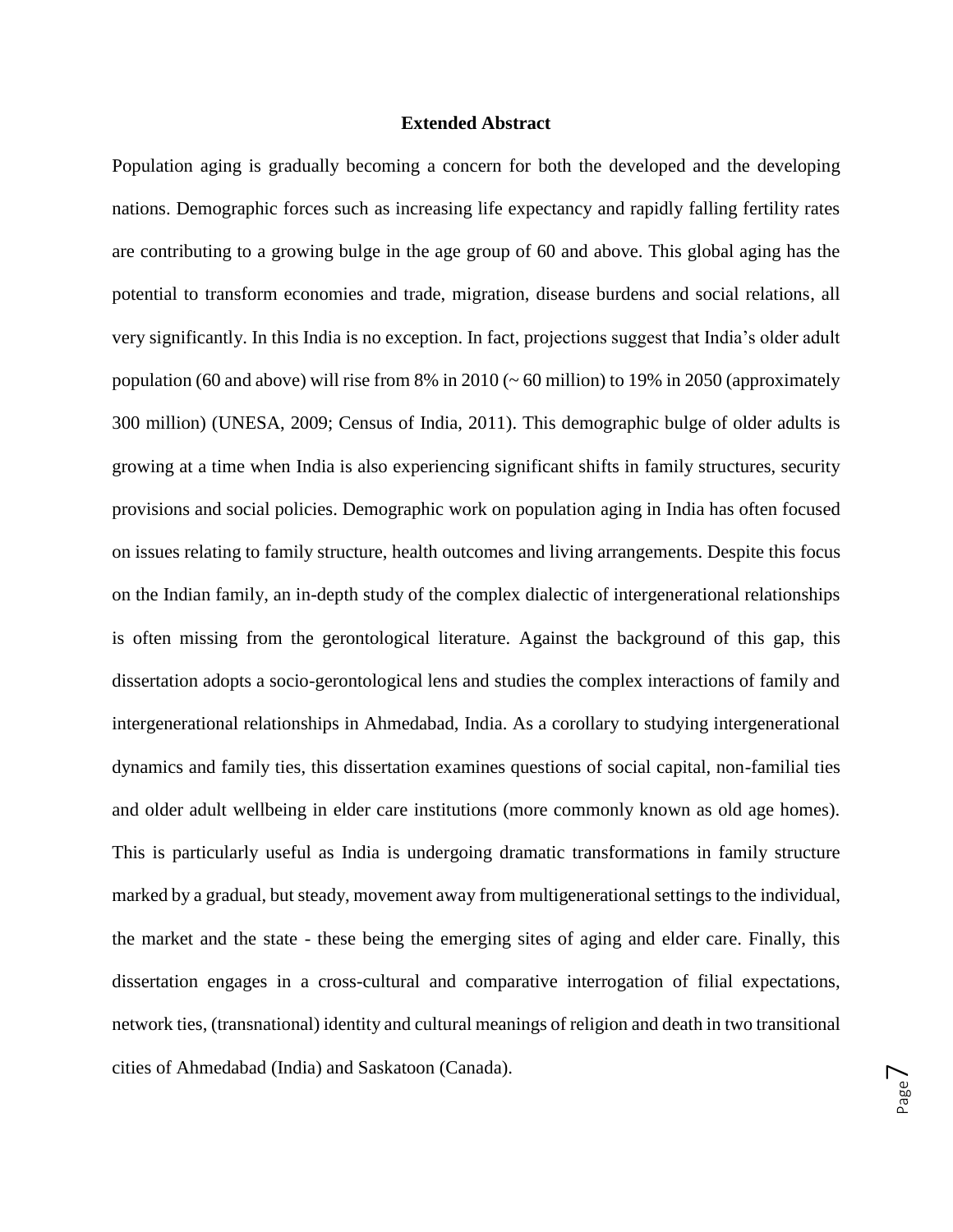This dissertation project lies at the intellectual interface of gerontology and family sociology. Ever since gerontology's evolution as a scientific field of study, it has been repeatedly criticized for being a-theoretical with a dominant focus on amassing large datasets and for remaining practiceoriented, or as Bengtson and colleagues (1997) aptly describe, "data rich but theory poor". Subsequently, despite a large and an impressive array of topics covered by scholars, Indian gerontology remains highly empirical with an (unintended) neglect of theory use and advancement. This neglect has motivated the present research and thus, a conscious effort has been directed in infusing theory with empirical observations from the field.

The thesis is organized as follows. The first essay (Chapter II), examines change and continuity of intergenerational relationships in joint families of Ahmedabad city. In particular, the study borrows from the social constructionist framework of gerontology in order to interpret individual processes of aging. Within this framework, the dissertation adopts one of the earlier theories in sociology of aging, the Disengagement Theory (Cumming and Henry, 1961) which suggests a gradual withdrawal of the older person from social roles and an overall personal decline. Though the Disengagement Theory has often been criticized for its poor empirical fit and its deterministic approach in explaining human behavior, this dissertation revisits this theory for its semblance with the process of growing old in India. By doing so, this study shows that though old age in India is marked by a gradual disengagement as a way of preparing for death - this process of withdrawal reconfigures intra-familial relationships in complex ways. Moving on, this dissertation also examines intergenerational relationships against the backdrop of shifting social and economic realities as well as that of changing attitude towards the aged. Another dominant theoretical framework - the Conflict-Solidarity-Ambivalence Model (Bengtson and Schrader, 1982; Bengtson and Roberts, 1991; Bengtson and Achenbaum, 1993; Bengtson et al, 1997; Bengtson, 2001) has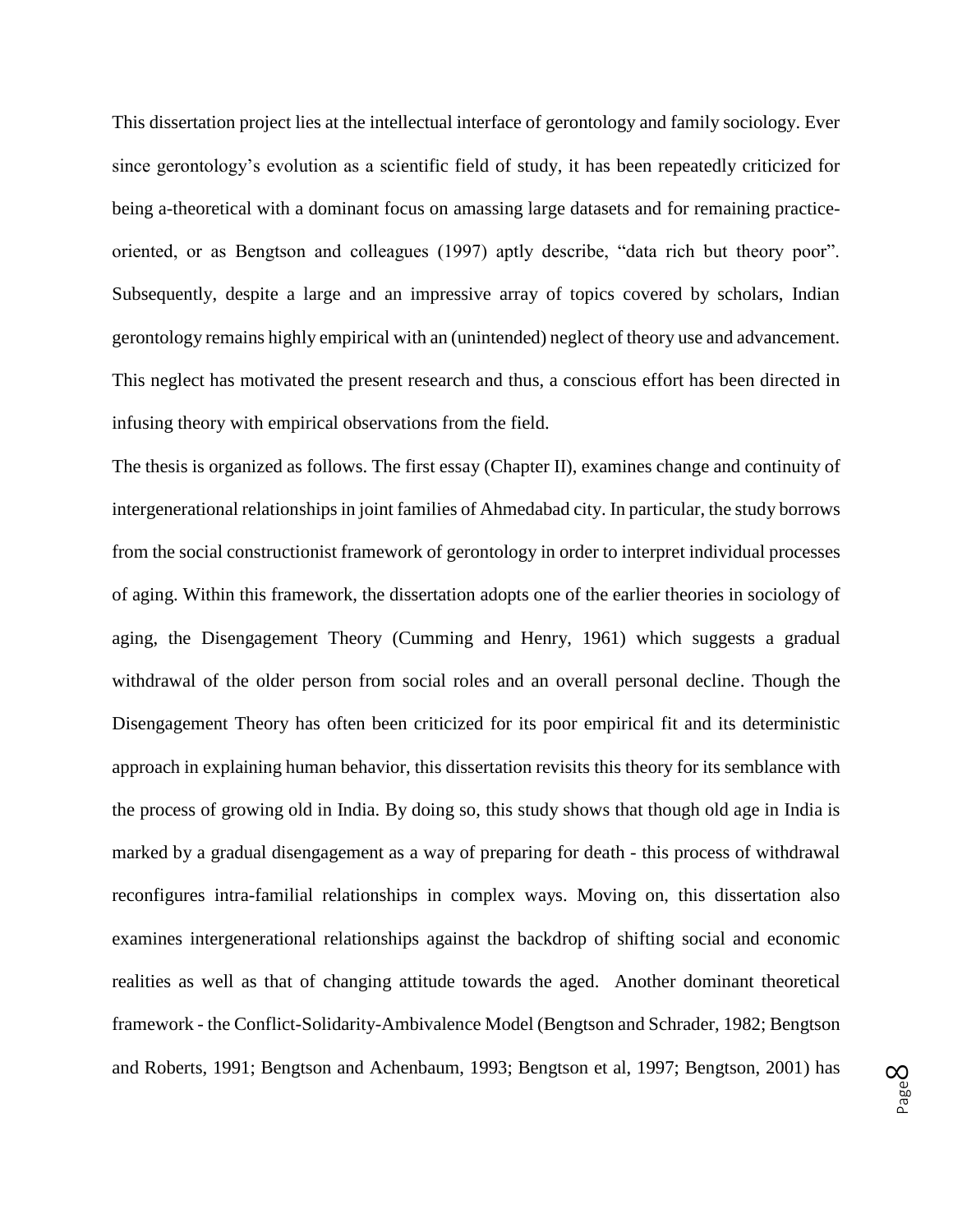been utilized to examine how older adults in urban settings navigate their later lives in joint households. Findings from the first essay demonstrates the changing nature of intergenerational relationships in Indian joint families.

In Chapter III, this dissertation adopts a Social Exchange perspective (Dowd, 1975) so as to understand how older adults in institutional settings (more commonly known as old age homes) adapt to these non-traditional sources of care and support. The analysis of the interviews with the residents of elder care institutions suggest a tension between compulsive self-care and an idealized way of growing old that emphasizes on bodily and social detachment. The findings also show that these elder care institutions, under the garb of discipline and safety regulation, often restrict outings and overall mobility. This restriction is often disproportionately directed towards older women. The study further highlights the role of social norms and how that translates to social control, creating different social realities for older men and women. Overall, this part of the dissertation highlights the remarkable continuity of patriarchal ideology along the life course while investigating questions of roles, mobility and support.

In Chapter IV, questions that lie at the intersection of normative roles, intergenerational relationships and the social process of growing old are all examined in the transnational context. This essay draws from the Successful Aging model (Rowe and Kahn, 1997) to understand the process of growing old in Saskatoon. The Successful Aging model suggests that lack of physical disability and high cognitive functioning are the main components to age successfully (Rowe and Kahn, 1997). Building on this model, this chapter shows how perceptions of aging, caregiving expectations and intergenerational relationships are shaped in Saskatoon (Canada).

In Chapter V, this exercise on utilizing competing models to understand the process and experience of growing old is further advanced when a comparative framework is also adopted to reflect on

Page  $\mathcal O$